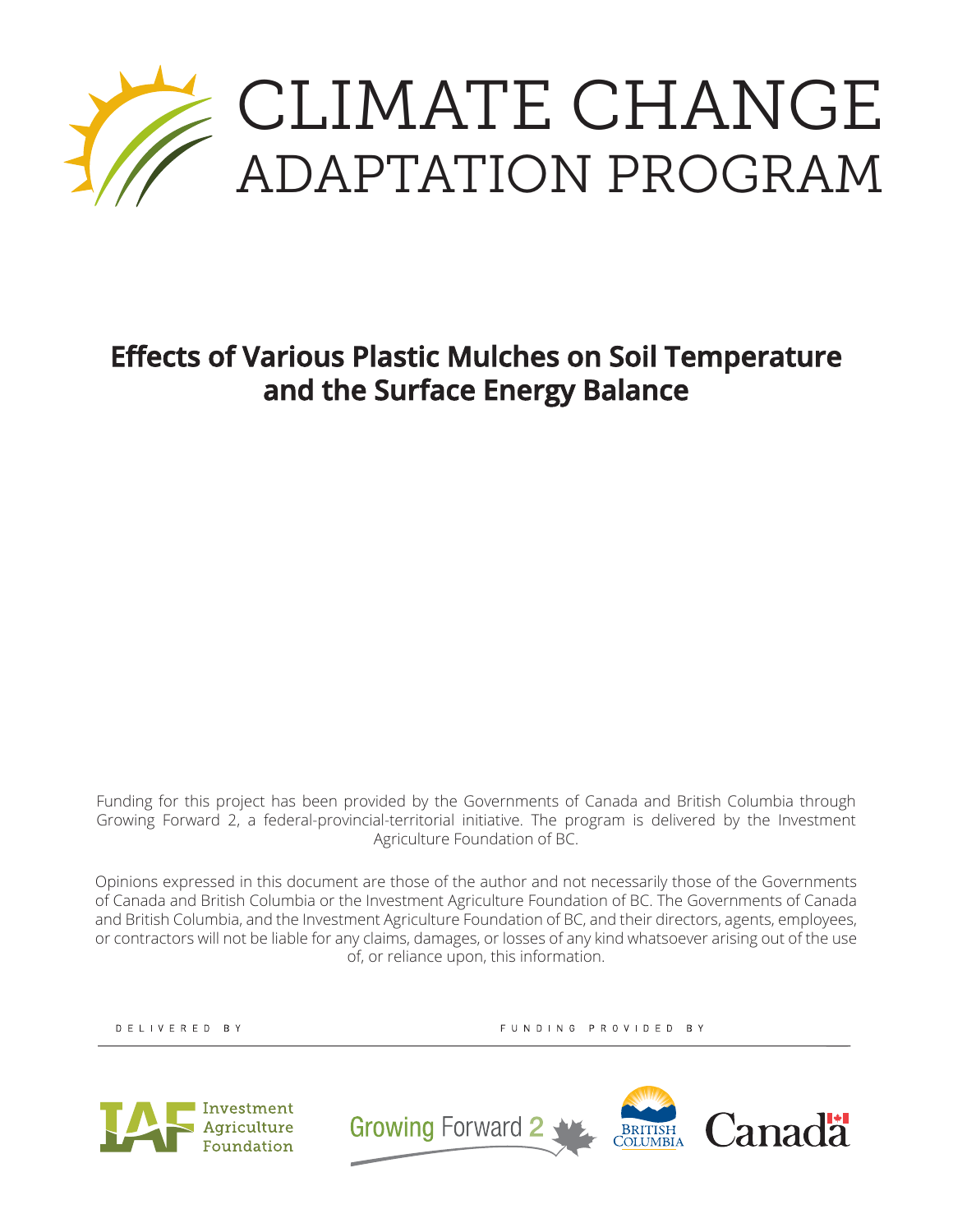

# Effects of various plastic mulches on! soil temperature and the surface energy **balance** Research Factsheet

# Farm Adaptation Innovator Program!

Hughie Jones<sup>1</sup>, Andy Black<sup>2</sup>, Paul Jassal<sup>3</sup>



**Geographic Applicability** This study was conducted at UBC Farm and findings may be applied to other soils in BC and globally, if the soil thermal properties are known.

**Commodity relevance** This study was conducted on a sandy loam soil and with drip irrigation. While the relative effects should hold, the magnitude of the effects will differ for different soils and wetness conditions.

**Timeline** July 2015 – April 2016

## **Background**

Mulches are protective covers placed on the soil surface. Like mineral and organic mulches, plastic films used as soil mulches have the potential to supress weeds, reduce erosion and soil evaporation  $(E<sub>s</sub>)$ , and alter soil  $(T<sub>s</sub>)$  and air  $(T<sub>a</sub>)$  temperature. Unlike mineral (e.g., sand, gravel and stones) and organic (e.g., crop residue, sawdust, wood chips, and bark) mulches, which typically slow soil warming (unless mineral mulch is applied to high organic matter soils), plastic film mulches permit faster or slower soil warming depending on their radiative properties (i.e., the reflectivity, transmissivity and absorptivity of the plastic), while also reducing  $E<sub>s</sub>$ . The data presented in this document aim to enhance farmers' understanding of the changes caused when using various plastic film mulches. This will strengthen farmer awareness and decision making confidence, enabling them to use plastic films (or plastic-like films) to adapt to weather variability and climate change.

## **Objective**

To test commercially available state-of-theart modern plastic films for their ability to alter soil temperature and the radiation balance of the soil surface when used as mulches.

<sup>1</sup> Graduate student

<sup>2</sup> Professor

<sup>3</sup> Research Associate

<sup>\*</sup>Biometeorology and Soil Physics Lab, Faculty of Land and Food Systems, University of British Columbia, Vancouver, BC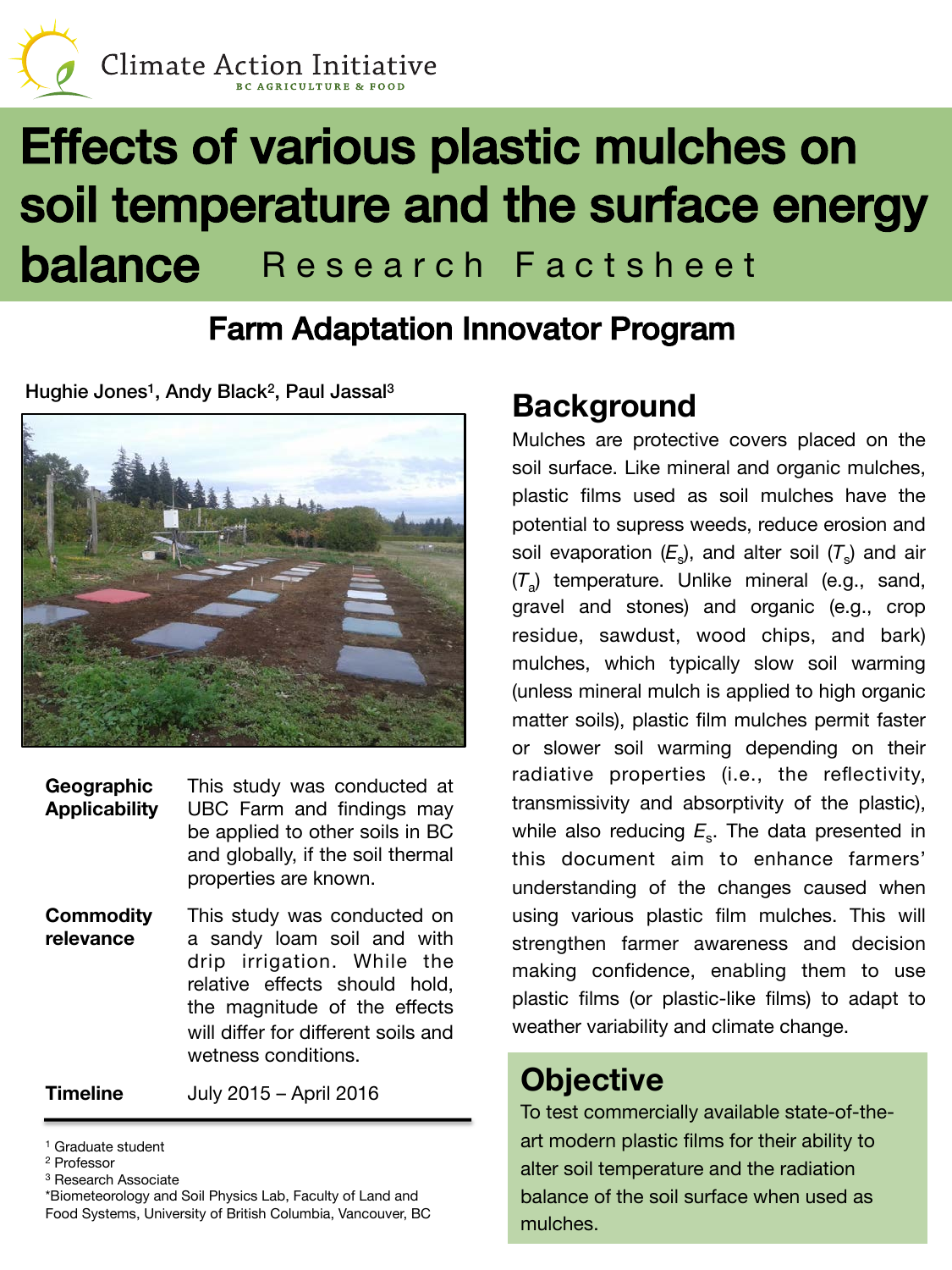## **Methods**

In June of 2015, 10 treatments (9 plastic mulches, 1 control, i.e., no plastic) were implemented on 1 m x 1 m plots on a tilled Podzolic soil at UBC Farm in a simple randomized complete block design ( $n = 3$ ) with 0.75-m buffers between each treatment (Table 1, Fig 1). A weather transmitter (not shown) (WXT520, Vaisala Oy, Helsinki, Finland) provided half-hourly mean T<sub>a</sub>, precipitation, wind velocity and direction, barometric pressure and relative humidity at a height of 2 m. For each treatment, previous to installing the plastic films, 1 soil heat flux plate was installed at a depth of 3 cm (Peltier coolers) and 2 T<sub>s</sub> and volumetric water content sensors (5TM, Decagon Devices Inc., Pullman, WA, USA) were installed at the 2-cm and 10-cm depths (Fig 2).

| <b>Plastic mulch name</b>          |                                   |                                       |                             |            | <b>Plastic mulch</b><br>abbreviation |                |            | Approximate % effect<br>$T_s$ (2 cm) |                  |           |  |
|------------------------------------|-----------------------------------|---------------------------------------|-----------------------------|------------|--------------------------------------|----------------|------------|--------------------------------------|------------------|-----------|--|
| Black embossed #2                  |                                   |                                       |                             |            | BE <sub>2</sub>                      |                |            | $+20%$                               |                  |           |  |
| <b>Black embossed PABPNARB</b>     |                                   |                                       |                             |            | <b>BEP</b>                           |                |            | $+30%$                               |                  |           |  |
| Black on white                     |                                   |                                       |                             |            | <b>BW</b>                            |                |            | $+30%$                               |                  |           |  |
| White on black                     |                                   |                                       |                             |            | <b>WB</b>                            |                |            | $-20%$                               |                  |           |  |
| Infrared transmitting              |                                   |                                       |                             |            | <b>IRT100</b>                        |                |            | $+20%$                               |                  |           |  |
| Green                              |                                   |                                       |                             |            | GN                                   |                |            | $+30%$                               |                  |           |  |
| Red                                |                                   |                                       |                             |            | <b>RD</b>                            |                |            | $+30%$                               |                  |           |  |
| Thermax (clear, high transparency) |                                   |                                       |                             |            | <b>TMX</b>                           |                |            | $+55%$                               |                  |           |  |
| Super 4 (clear, high transparency) |                                   |                                       |                             |            | S <sub>4</sub>                       |                |            | $+30%$                               |                  |           |  |
| <b>Block 1</b>                     | BE <sub>2</sub>                   | <b>RD</b>                             | $\mathcal{C}$               | <b>BEP</b> | S <sub>4</sub>                       | <b>WB</b>      | <b>TMX</b> | <b>IRT</b><br>100                    | GN<br><b>IRT</b> | <b>BW</b> |  |
| <b>Block 2</b>                     | <b>BW</b>                         | BE <sub>2</sub>                       | $\mathcal{C}$<br><b>IRT</b> | <b>GN</b>  | <b>TMX</b>                           | <b>BEP</b>     | <b>WB</b>  | S <sub>4</sub>                       | 100              | <b>RD</b> |  |
| Block 3                            | BE <sub>2</sub><br>1 <sub>m</sub> | <b>GN</b><br>$\mathsf{I}$ m<br>0.75 m | 100                         | <b>WB</b>  | <b>BEP</b>                           | S <sub>4</sub> | <b>RD</b>  | $\mathcal{C}$                        | TMX              | <b>BW</b> |  |

#### Table 1. Plastic mulch names, abbreviations and % effect on soil temperature  $(T<sub>s</sub>)$

**Figure 1. Overhead view of the experimental layout for comparing mulches**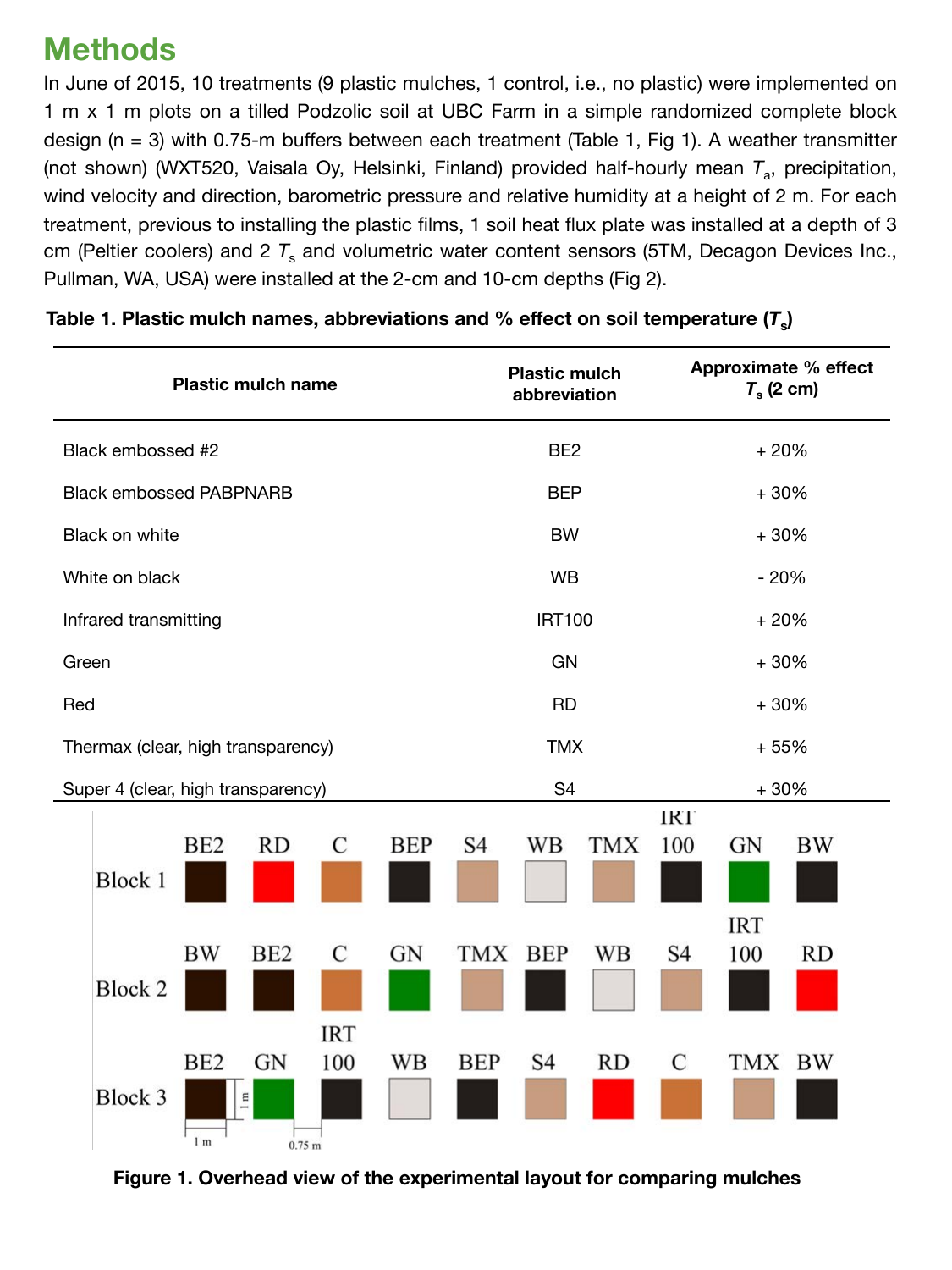

**Figure 2. Diagram of soil temperature, volumetric water content and heat flux density sensor placement within the soil profile** 

#### **Results**

When placed on the soil surface, plastic films can change the reflectivity of sunlight (albedo) and strongly control  $T_s$ . Black plastic films reflect very little sunlight (i.e. low albedo) and increase  $T_s$  (Table 1, Figs. 3 and 4). In contrast, white plastic films reflect more sunlight (i.e. high albedo), and typically decrease  $T_s$  (Table 1, Figs. 3 and 4).



**Figure 3. Measured albedos (i.e., reflectivity) of various plastic films at UBC Farm during a sunny day in August 2015 at mid-day. For abbreviations see Table 1. C no mulch (Control)**